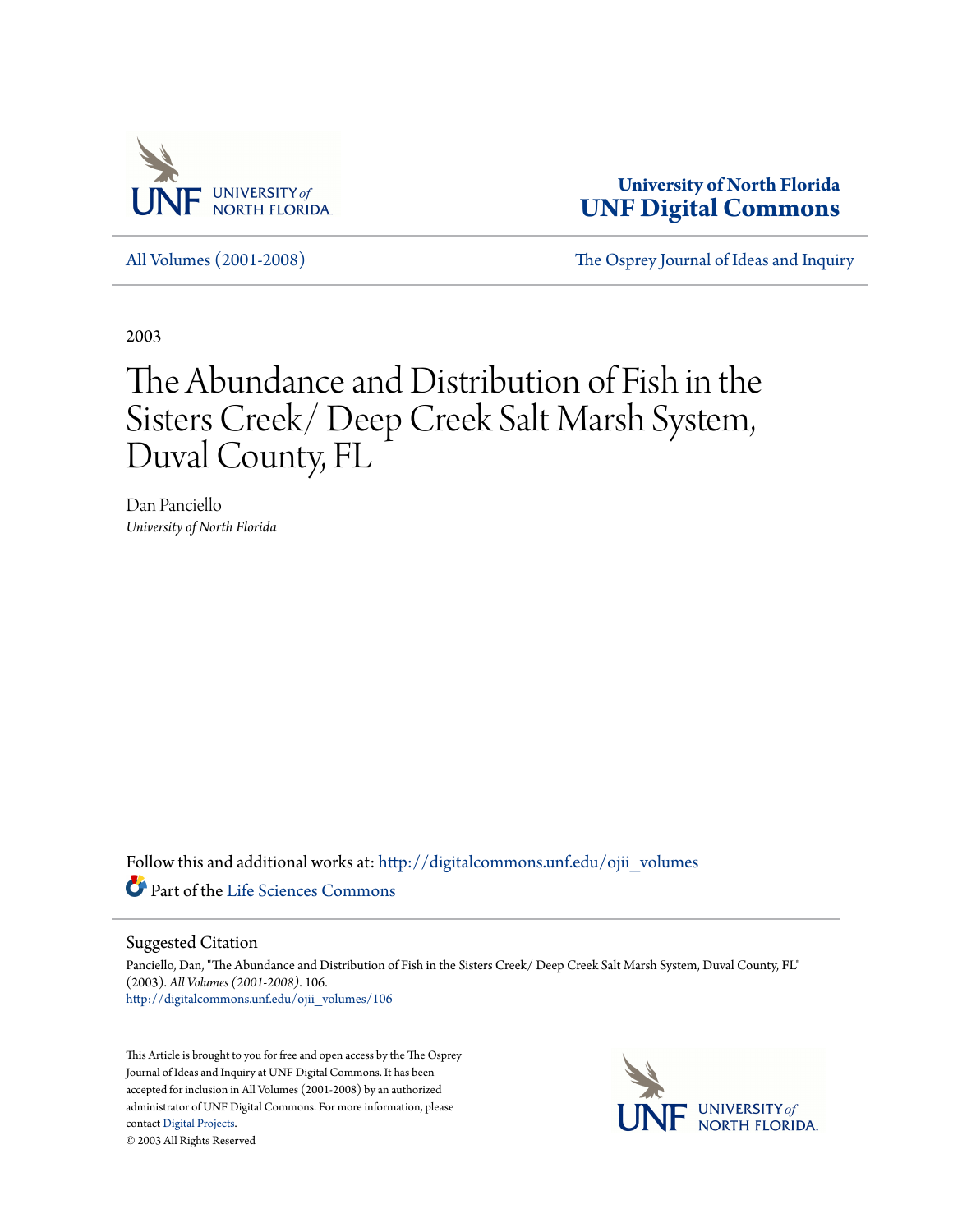# The Abundance and Distribution of Fish in the Sisters Creek/ Deep Creek Salt Marsh System, Duval County, FI

Dan Panciello

Faculty Advisor: Dr. Kelly 1. Smith, Assistant Professor of Biology

## Abstract

Salt marshes in Northeastern Florida were sampled from June 2 to September 10, 2000. A  $1m<sup>2</sup>$  throw trap was used to sample different areas of the marsh and fish assemblages were quantified based on tidal stage and the presence of emergent vegetation. One hundred eight samples were taken during the different tidal stages of which 64 samples contained emergent vegetation. An average of 14.8 nekton, of which 5.5 were fish species, were obtained per sample effort. Certain species exhibited preferences to habitats based on the inclusion of vegetation while others were more frequently encountered in the absence of vegetation. There was also a relationship between tidal stage and species occurrence. Some of the more abundant fish were found at specific tidal stages while others showed no relationship between abundance and tide. This study indicates that different species of fish use the salt marsh system in different ways. Vegetation is more of a necessity for certain species of fish then it is to others. The changing of the tide moves fish into and out of the system and allows them access to other areas of the marsh. During periods of low tide, the marsh surface is exposed, but as the tide comes in, the vegetation becomes submersed and in some cases completely covered by water. This in creates two entirely different habitats for usage by the fish. The changing tide allows the fish

# to disperse throughout the marsh according to their specific habitat needs.

## Introduction

Many commercially important fish use the salt marsh as their breeding grounds. The diversity of the habitat provides different niches for the juvenile fish to feed and escape predation from larger fish. The vegetation along the fringe of the salt marsh is where many of the juvenile fish remain during the first parts of their life cycle. It isn't well known which species of nekton prefer the different types of habitat provided by the estuarine system, or how far up the inter-tidal creeks they migrate with the incoming and outgoing tides (Frey, 1985).

The marsh system to be surveyed provides a large number of small tidal streams that run off of the main waterway. These shallow waters are bounded by different emergent vegetations, mainly *Spartina alterniflora,* and incorporate oyster beds along the bottom. These areas are popular nursery grounds for juvenile nekton. The dense halophytic vegetation and abundant epifauna provide a high quality food for the fishes (Craft, 1999, Day, 1989). The changing tides flood different areas of the marsh and transport the juvenile fish deeper into the marsh system. Access to the vegetation is dependent on the tidal stage. During periods of high tide, the nekton are able to move onto the marsh surface. As the tide recedes, the nekton can then to move back into the intertidal streams. The fringing *Spartina alterniflora* is partially submersed during low tide. This allows for the nekton to seek refuge in the vegetation. The constant flooding of the marsh allows for greater species diversity and increased refuge areas from larger predatory fish (Komarow, 1999). Once the juvenile nekton enter the inter-tidal creeks they may find refuge from the larger predatory fish that inhabit the deeper waters. Some species rely on the tidal fluctuation for reproduction. *Fundulus heteroclitus* and *Menidia menidia*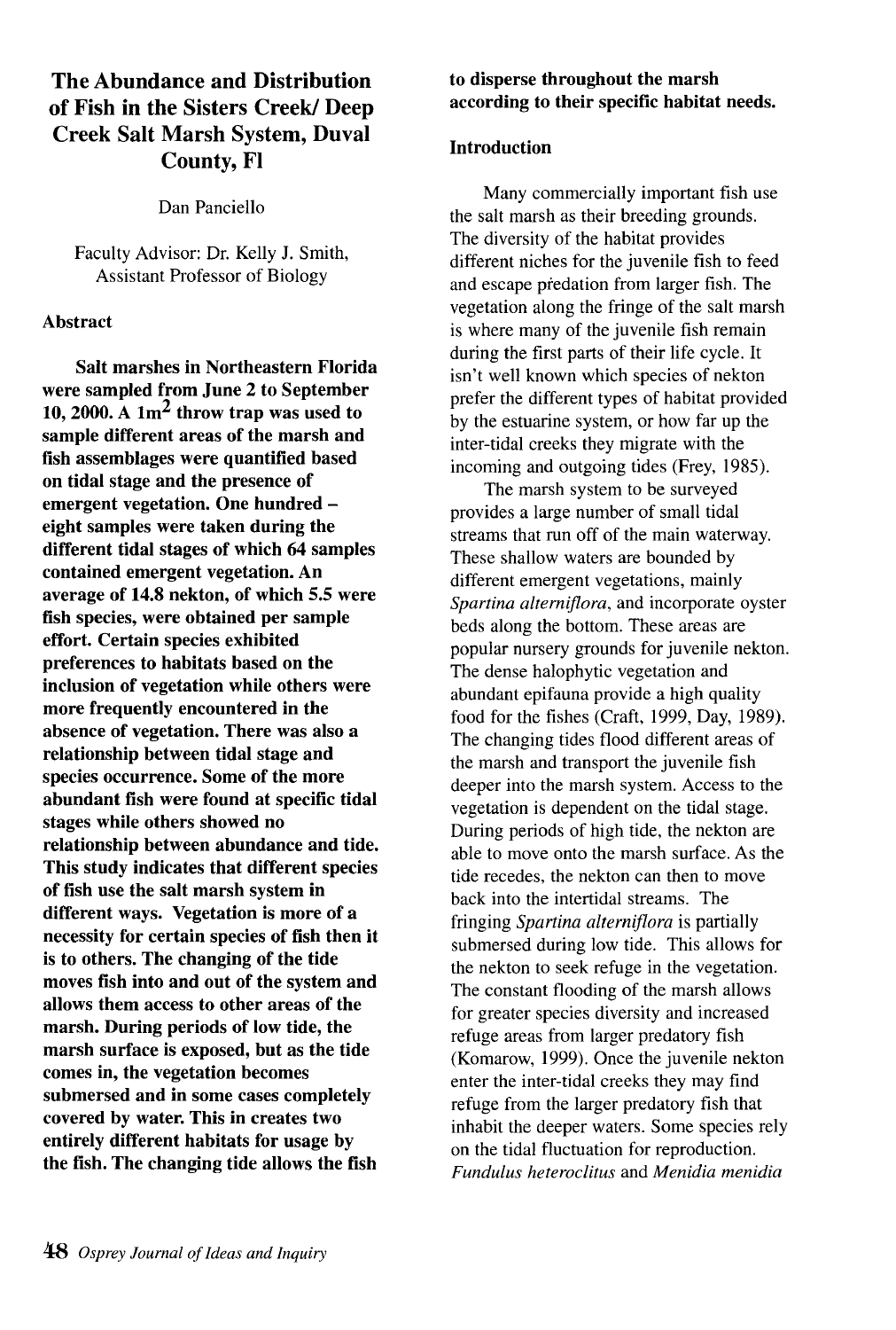are known to use the exposed marsh surface as a substrate for their eggs (Taylor, 1999, Middaugh, 1981). Species of *Gobiosoma bosci* have also been observed using the exposed marsh surface (Targett, 1985). During periods of high spring tide the fish have access to the marsh surface to lay their eggs. They then leave the area when the tide goes out. On the ensuing spring tide, the eggs hatch in response to water flooding the marsh surface (Taylor, 1983).

The Sister's Creek / Deep Creek system is located in Duval county. This area is of high importance because of its proximity to the Intercoastal waterway. The migratory marine nekton use the salt marshes for spawning, usually remaining in the ecosystem for a short time before heading back out to sea (Turner, 1997). The nekton that live in the intertidal areas act as a food source for larger predators and when fully grown, are important to commercial industries. In fact, migratory nekton that use the salt marsh as breeding grounds and nursery habitat make up approximately 90% of the commercially important species on the south-east Atlantic coast (Mitsch, 1993). Fish from this system were sampled from June 2, 2000 through September 10, 2000 with emphasis on specific habitat assays. This allowed for species abundances to be monitored after the spawning season, giving a better understanding of which nekton species use the salt marsh system as a nursery.

#### **Methods**

The goal of this project was to sample juvenile fish in their preferred habitat. There are many ways to sample nekton in their natural environment. One of the more successful methods is throw trapping, a method widely used in salt marshes (Kushlan 1981, Turner and Trexler 1997, Chick et al. 1992). The throw trap was set by dropping or throwing the  $1m<sup>2</sup>$  metal box into the desired area. This allowed for samples to be collected from an enclosed area of water with a depth of less then 1

meter. The trap was then cleared of nekton using a bar seine with 3 mm (1/8 inch) mesh. The area was determined to be clear after three consecutive sweeps in which no nekton was obtained. This method allowed for a quantitative study of juvenile fish within a desired area.

The different sampling areas were chosen based on distinctive criteria: Vegetated vs. un-vegetated, bottom firmness, presence or absence of oyster beds, and distance from the main waterway. Sample area locations (Fig. 1) were chosen by their availability during the different tidal stages (Fig. 2). Access to back areas of the tidal creeks was limited during periods of low and ebb tides. Four samples were taken from each location during each effort. The specimens were identified to lowest possible taxon and measured to standard length (mm). The amount of *Palamonetes pugio*  was estimated due to its abundance in numerous samples. *Callinectes sapidus, Alpheus heterochelis,* and *Penaeus sp*  abundance were recorded and carapace width was measured for *Callinectes sapidus.*  Specimens that could not be identified in the field were preserved in 10% formalin and returned to the lab. Environmental parameters monitored included water depth, temperature, salinity, and dissolved oxygen. A YSI- model #85 handheld salinity, conductivity, dissolved oxygen, and temperature meter was used to monitor the above environmental parameters.

#### **Results**

From June 2 to September 10, a total of 108 samples were collected. There were 1607 nekton specimens collected, of which 589 were fish species (Table 1). Species were listed according to their abundance. The most abundant fish species was *Menidia menidia* (n=194). The dominant invertebrate species was *Palamonetes pugio*   $(n=- 730)$ . All of the species were collected in intertidal water areas. The average yield per square meter for all nekton encountered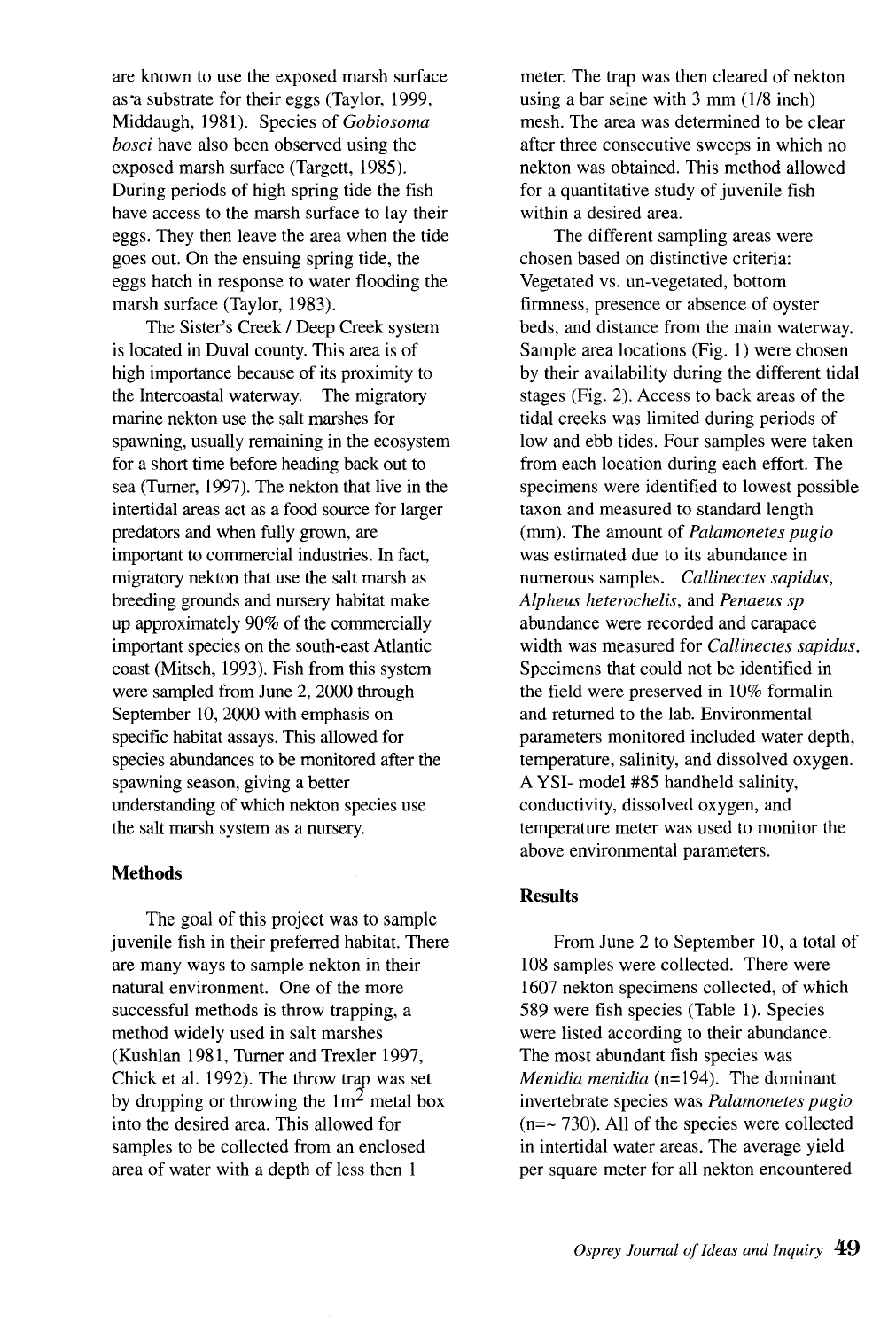was  $14.8 \text{ m}^{-2}$  and  $5.5 \text{ m}^{-2}$ , for fish species (Table 2). The majority of the sampling was done during flood tides with *Spartina alterniflora* present. Tide was recorded based on hours away from high tide.

There were 6 fish species that had a Shannon index value greater then .090 (Table 1). *Harengulajaguana* was not included because the majority of specimens obtained came from one sampling effort (n= 26 from sample 87). *Eucinostomus sp.* was also omitted because of difficulty in identifying the juveniles to species level.

#### **Discussion**

It was found that some of the more abundant species did exhibit trends in abundance at different tidal stages (Fig. 3). Only one specimen of *Gobionellus boleosoma* was collected at high tide, but the species was abundant in the other three tidal stages. *Gobiosoma bosci* was also absent from high tide collections, with the majority of the specimens obtained at ebb tide. *Symphurus plagiusa* was found mainly during low tide periods and *Anchoa hepsetus* was collected only during flood tides. No specimens of *Menidia menidia*  were found during ebb tides but the species was abundant during the other three tidal stages. Specimens of *Fundulus heteroclitus*  were found to occur at all four tidal stages. Overall, the more abundant species were encountered during the ebb and flood tides. This may indicate the these fish use the tide as a means for dispersal through the marsh system. Sampling during low tides was focused mainly on unvegetated areas in the mouths of the creeks. High tide samples were taken in the fringing vegetation of the marsh. The accessibility of different sampling areas was limited by the tidal stage. During low tide, access to back areas of the creeks was limited.

The inclusion of vegetation within the sample area also influenced the fish assemblages (Fig. 4). Sample areas that

contained vegetation exhibited a greater abundance of, *Menidia menidia,* and *Fundulus heteroclitus.* These fish were either seeking refuge or foraging at the time of sampling. The unvegetated habitats were comprised mainly *of Gobiosoma bosci, Symphurus plagiusa,* and *Anchoa hepsetus.*  These species either don't rely on vegetation for refuge and foraging or were unable to get into the vegetation quickly enough during the sampling. *Gobionellus boleosoma* exhibited no preference to habitat choice in regards to vegetation in this study. The species was evenly distributed in samples that included vegetation and those that had no vegetation.

Not enough samples containing oyster beds were analyzed to quantitatively assess its role in the distribution of fish assemblages. However, many of the areas that were sampled were in close proximity to the oyster beds. Although they play an important role in nutrient circulation in the marsh system (Day, 1989), its role in fish distribution patterns are unclear from this study.

An earlier study conducted by the St. Johns Water Management District in neighboring waterways helps to support these results. All of the species obtained in this study were present in trawl and minnow trap samples collected from the area, with the exception of *Gobionellus boleosoma*  (Weaver, 1998). This could be due to seasonal variance or the species preference of inhabiting the fringing marsh areas, which aren't sampled effectively using trawling. Also, the species is thought to live in the burrows of *Alpheus heterochelis.* The purpose of this study was to indicate how fish assemblages vary according to tidal stage and habitat preference. The overall diversity of the salt marsh system sampled showed how versatile an ecosystem it is. Certain fish utilize different areas of the marsh according to their needs. The changing of the tidal stage allows different species to move into different areas of the marsh as it becomes more accessible to them.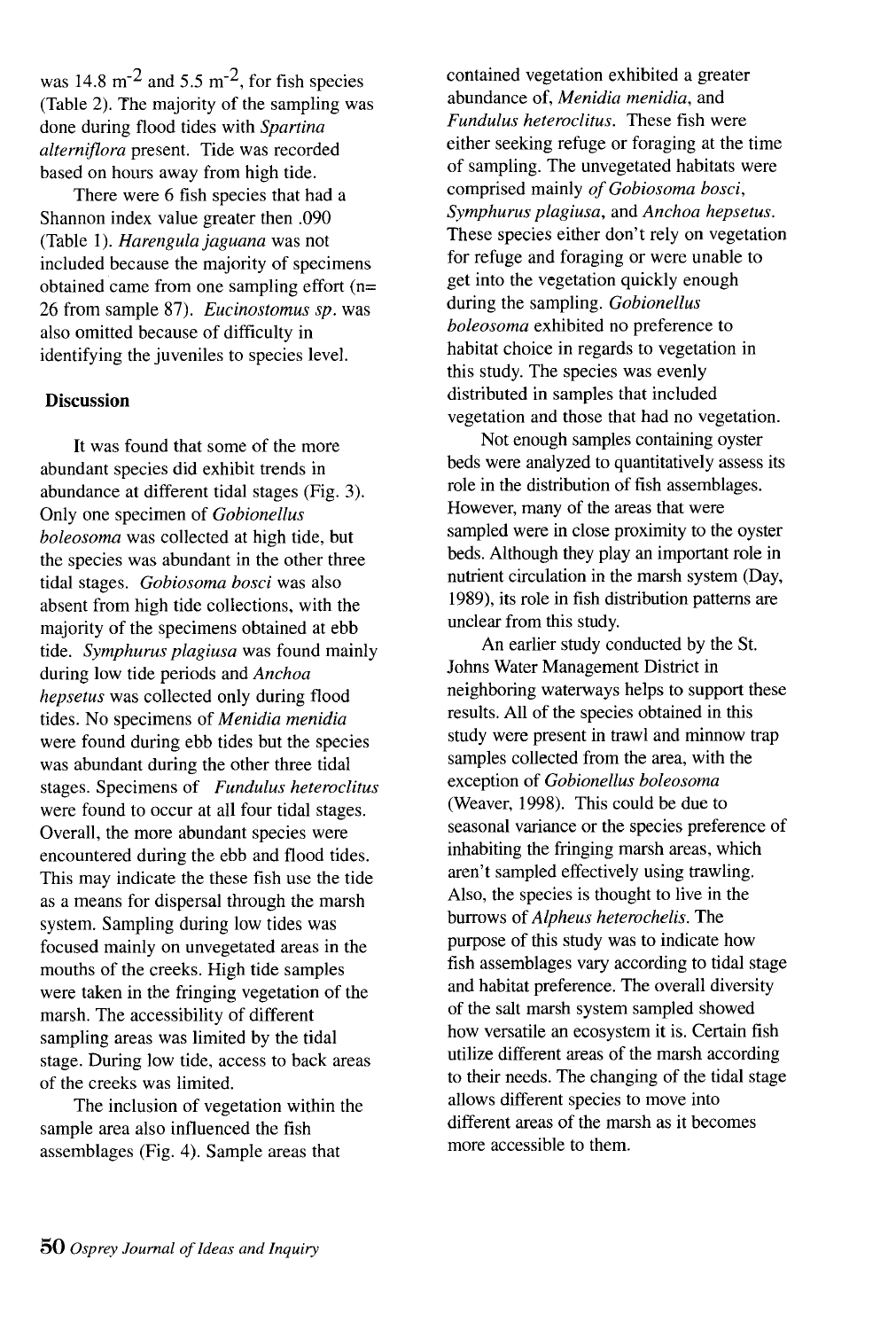#### **Acknowledgments**

The Department of Natural Sciences, Dr. Mary Borg, and the UNF Undergraduate Research Program provided the funding for this project. The throw trap and taxonomic identification assistance was provided by Dr. George Dennis of the USGS Gainesville office. Many students volunteered their time to help with sample collections, namely; Christina, Sara, Stacey, Greg, Tom, and Henry. Lastly, I would like to thank my mentor Dr. Kelly Smith, for providing me with this opportunity and for all of the help and guidance she has provided over the year.

#### **References**

Chick, John H., et al. 1992. A Comparison of four enclosure traps and methods used to sample fishes in aquatic macrophytes. Journal of Freshwater Ecology Vol. 7: 353-361.

Craft, Christopher, and J. Reader 1999. Twenty-five years of ecosystem development of Constructed *Spartina alterniflora* marshes. Ecological Applications. Vol. 9(4): 1405- 1427.

Day, John W. Estuarine Ecology. Wiley-Interscience Publications; New York. 1989.

Frey, Robert W, and Paul Basan. 1981. Coastal Salt Marshes. University of Georgia Marine Institute. 226-300.

Komarow, Sharon, et al. 1999. Influence of marsh flooding on the abundance and growth of *Fundulus*  *heteroclitus* in salt marsh creeks. The Biological Bulletin. Vol. 197(2): 299-301.

Kushlan, James A. 1981. Sampling characteristics of enclosure fish traps. Transactions of the American Fisheries Society 110: 557-562.

Middaugh, Douglas. 1981. Menidia Reproduction. Copeia. 1981 No.4: 766-775.

Mitsch, William J., and James Gosselink. Wetlands. International Thomson Publishing Company. New York: 1993.

Targett, TE, and E. Wester 1985. Utilization of salt marsh surface habitat by estuarine fishes. Estuaries. Vol. 8. No: 2b: 8.

Taylor, Malcom, and L DiMichele. 1983. Spawning site utilization in a Delaware popUlation of *Fundulus heteroclitus.* Copeia. 1983 No 3: 719-725.

Taylor, Malcom 1999. A suite of adaptations for intertidal spawning. American Zoologist. Vol. 39(2): 313.

Turner, Andrew M., and Joel C. Trexler. 1997. Sampling aquatic invertebrates from marshes: Evaluating the options. Journal of the North American Benthological Society 16(3): 694-709.

Weaver, Douglas 1998. Fish community structure in four tidal creeks tributary to the Lower St. Johns River. University of Florida Department of Fisheries and Aquatic Sciences. Contract # H221.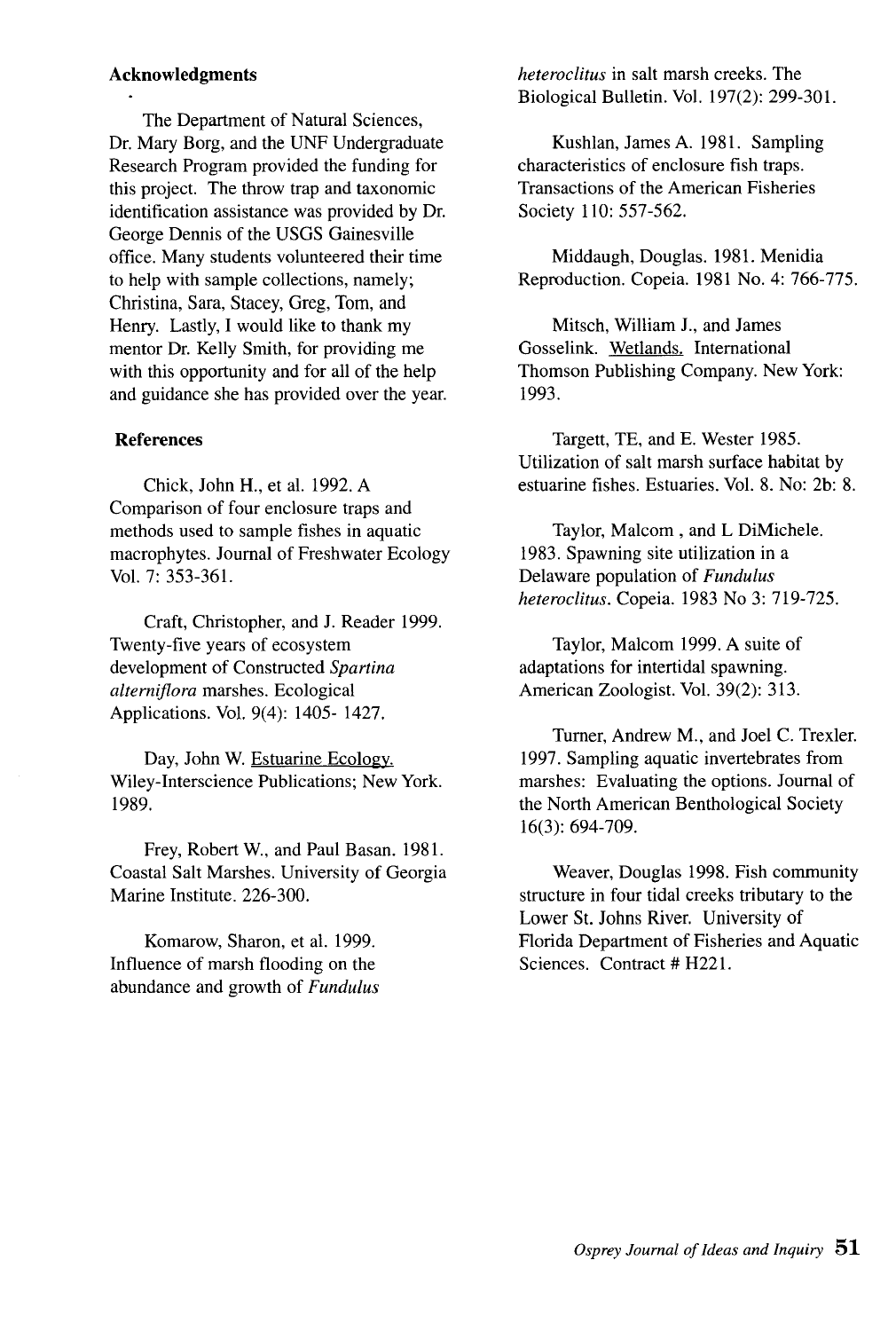# Table 1. Species composition and abundance of nekton collected with the 1 m<sup>2</sup> throw trap. Species listed in order of rank, with dominant species at the top.

| <b>Species</b>                      | Abundance | Size Range (mm) | <b>Shannon Index</b> |  |
|-------------------------------------|-----------|-----------------|----------------------|--|
| Fish:                               | Per $m2$  |                 |                      |  |
| Menidia menidia                     | 1.79      | $16.7 - 52.9$   | 0.366                |  |
| Eucinostomus sp                     | 0.907     | $7.7 - 52.0$    | Not applicable       |  |
| Fundulus heteroclitus               | 0.583     | $11.1 - 64.0$   | 0.239                |  |
| Gobionellus boleosoma               | 0.481     | $9.2 -64.5$     | 0.214                |  |
| Gobiosoma bosci                     | 0.315     | $9.5 - 67.0$    | 0.165                |  |
| Harengula jaguana                   | 0.296     | $17.4 - 27.0$   | 0.158                |  |
| Symphurus plagiusa                  | 0.194     | $18.1 - 47.0$   | 0.119                |  |
| Anchoa hepsetus                     | 0.148     | $26.1 - 43.4$   | 0.098                |  |
| Leiostomus xanthurus                | 0.120     | $45.1 - 108.0$  | 0.084                |  |
| Citharichthyes spilopterous         | 0.111     | $25.7 - 51.9$   | 0.079                |  |
| Mugil curema                        | 0.111     | $25.7 - 44.1$   | 0.079                |  |
| Fundulus majalis                    | 0.074     | $24.0 - 34.0$   | 0.058                |  |
| Anchoa mitchilli                    | 0.046     | $38.4 - 41.8$   | 0.040                |  |
| Mictophurus punctatus               | 0.037     | $92.0 - 130.0$  | 0.034                |  |
| Cynoscion nebulosus                 | 0.028     | $25.1 - 270.0$  | 0.027                |  |
| Opsithonema oglinum                 | 0.028     | $58.6 - 66.8$   | 0.027                |  |
| Achirus lineatus                    | 0.019     | $16.9 - 18.3$   | 0.019                |  |
| Bathygobius soperator               | 0.019     | $53.5 - 73.0$   | 0.019                |  |
| Lagadon rhomboides                  | 0.019     | $53.4 - 66.5$   | 0.019                |  |
| Mugil cephalus                      | 0.019     | $54.3 - 64.4$   | 0.019                |  |
| Orhtopristus chrysoptera            | 0.019     | $53.5 - 63.5$   | 0.019                |  |
| Sygnathus louisianae                | 0.019     | $152.0 - 153.0$ | 0.019                |  |
| Bairdiella chrysoura                | 0.009     | 43.5            | 0.011                |  |
| Chasmodes bosquianas                | 0.009     | 35.5            | 0.011                |  |
| Lutjanus griseus                    | 0.009     | 15.6            | 0.011                |  |
| Menticirrhus americanus             | 0.009     | 19.6            | 0.011                |  |
| Paralichthys lethostigma            | 0.009     | 178             | 0.011                |  |
| Sphoeroides maculatus               | 0.009     | 26.7            | 0.011                |  |
| Sygnathus fuscus                    | 0.009     | 71.9            | 0.011                |  |
| <b>Total Number of Fish</b>         | 589       |                 |                      |  |
| <b>Total Number Of Fish Species</b> | 29        |                 | 2.276<br>$= H'$      |  |
| Decapod crustacea:                  |           |                 |                      |  |
| Palemonetes pugio                   | 729       |                 |                      |  |
| Alpheus heterochelis                | 193       |                 |                      |  |
| Callinectes sapidus                 | 58        |                 |                      |  |
| Penaeus setiferus                   | 31        |                 |                      |  |
| Penaeus aztecus                     | 6         |                 |                      |  |
| Squilla empusa                      | 1         |                 |                      |  |
| <b>Total Number of Decapod</b>      |           |                 |                      |  |
| Crustacea                           | 1018      |                 |                      |  |
| <b>Number of Species</b>            | 6         |                 |                      |  |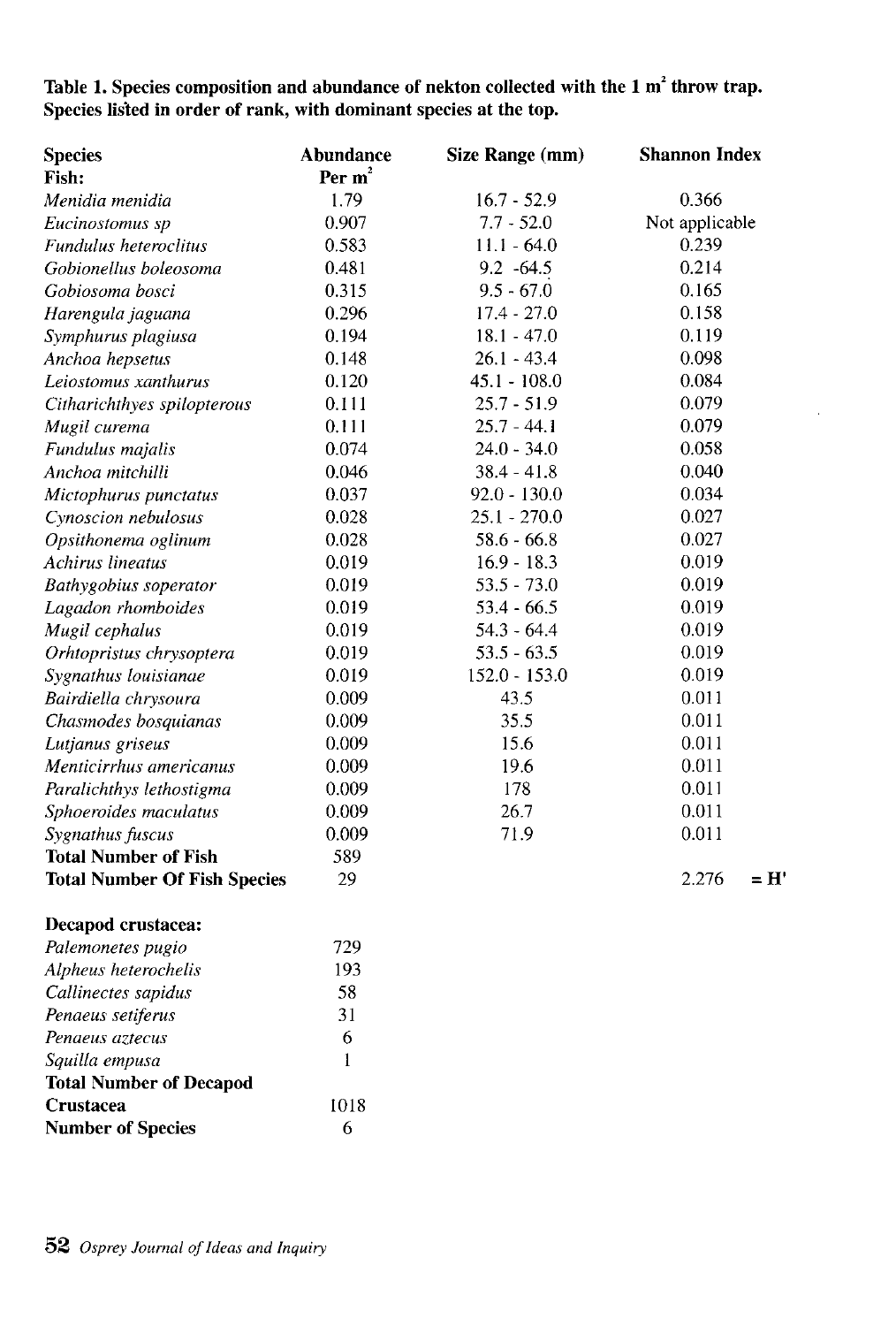Table 2. Summary of environmental parameters for the sample areas (values combined over all<sub>-dates</sub>). Veg. was primarily *Spartina alterniflora*.

| Days Sampled            | 9        | W/Veg                           |                   | w/o Veg W/ Oyster High tide Ebb tide |    |    | Low tide | Flood tide |
|-------------------------|----------|---------------------------------|-------------------|--------------------------------------|----|----|----------|------------|
| Number of Samples       | 108      | 64                              | 44                | 15                                   | 24 | 18 | 21       | 45         |
| <b>Mean Values</b>      |          |                                 |                   | Range                                |    |    |          |            |
| Salinity                | 31.9 ppt |                                 | $24.6 - 38.0$ ppt |                                      |    |    |          |            |
| Dissolved Oxygen        |          | $3.68$ mg/L                     |                   | $3.03 - 4.11$ mg/L                   |    |    |          |            |
| Temperature             |          | $27.7 \text{ }^{\circ}\text{C}$ |                   | $25.8 - 29.5$ °C                     |    |    |          |            |
| Depth                   |          | $363$ mm                        |                   | $50 - 600$ mm                        |    |    |          |            |
| Nekton per $m2$         |          | 14.8                            |                   |                                      |    |    |          |            |
| Fish per m <sup>*</sup> |          | 5.5                             |                   |                                      |    |    |          |            |
|                         |          |                                 |                   |                                      |    |    |          |            |



Figure 1. Deep Creek, Sisters Creek, and Cedar Point Creek sampling areas, within Duval County, Florida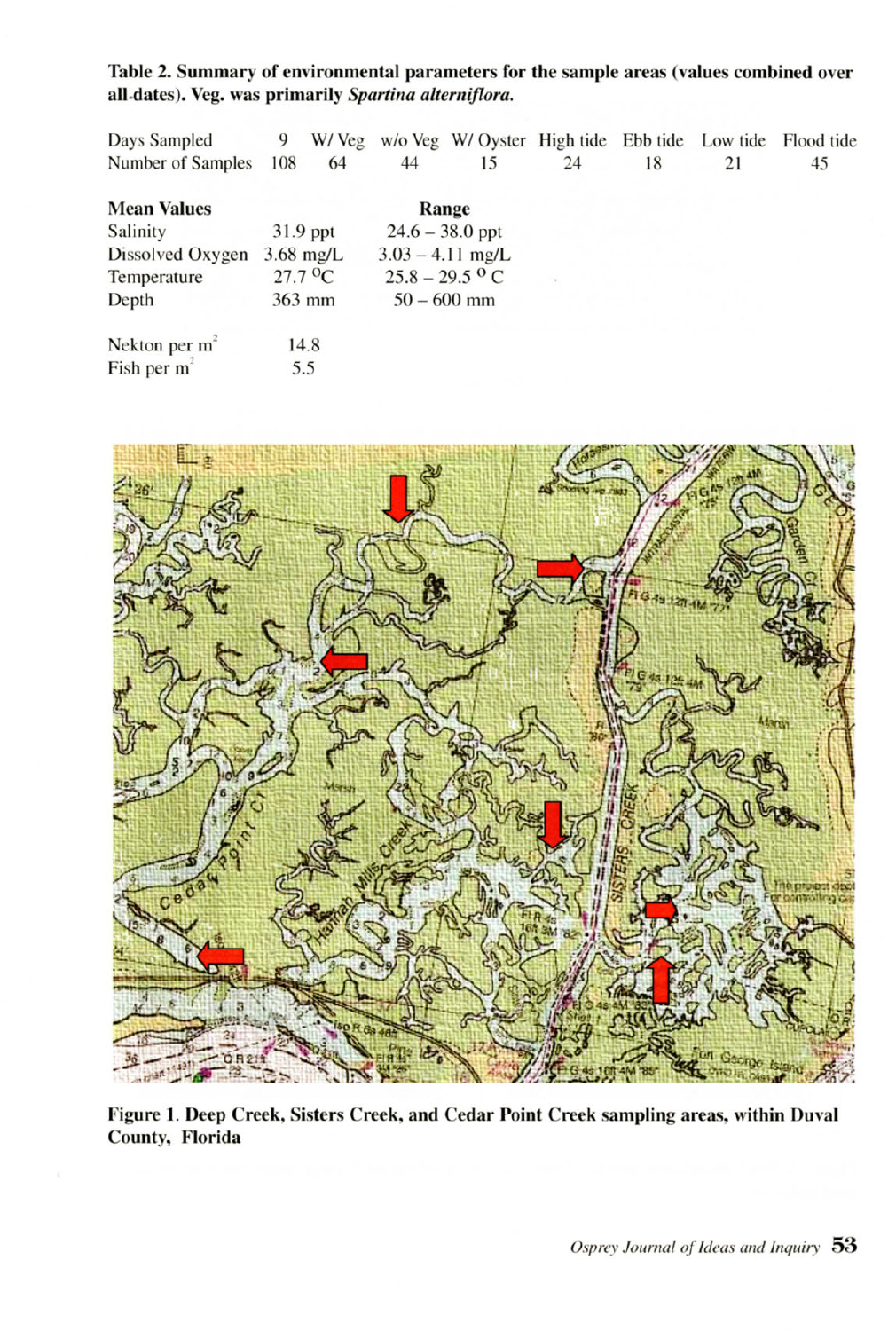

Figure 2. Definition of each tidal stage based on time from high tide. High tide =  $0.0$  to 1.0 feet, and 11.0 to 12.0 feet. Ebb tide = 1.1 to 5.0 feet. Low tide = 5.1 to 7.0 feet. Flood tide = 7.1 to 10.0 feet.



Figure 3. Total abundance per  $m^2$  of fish species based on tidal stage, using the 1  $m^2$  throw trap collector.